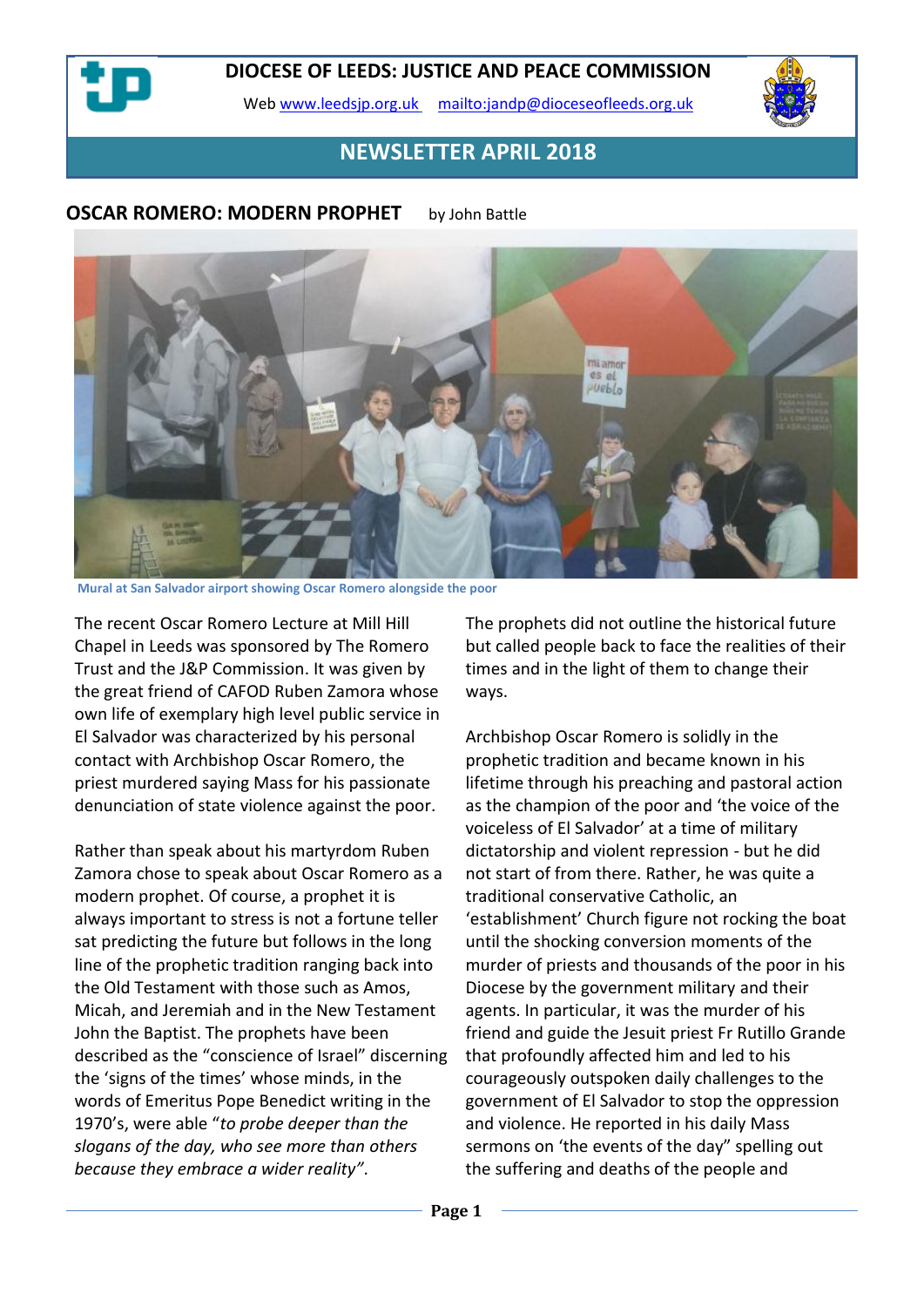

structural change.

Web [www.leedsjp.org.uk](http://www.leedsjp.org.uk/) <mailto:jandp@dioceseofleeds.org.uk>



## **NEWSLETTER APRIL 2018**

demanding in the name of God that they cease. He proclaimed that "*when the Church hears the cry of the oppressed it cannot but denounce the social structures that give rise to and perpetuate the misery from which the cry arises*". Personal and community pastoral action had to be backed by publicly identifying and naming and spelling out the larger causes, political, military, economic and cultural, and demanding deeper

Ruben Zamora outlined the characteristics that defined a modern prophet stressing the example not only of Archbishop Romero's closeness to

the people, listening to their sufferings and being courageously outspoken but also his great "humility" an often-neglected quality in a true prophet. '*Those who have Archbishop Romero as a friend in faith*', wrote Pope Francis "*who invoke him as protector and intercessor, who admire him, should find in him strength and energy to build the Kingdom of God and work for a more dignified social order*".

In a recent Apostolic Exhortation Pope Francis recommends us to look to the inspiration of the saints. Blessed Oscar Romero is a saint of our turbulent times when our work for both justice and peace is as demanding and crucial as ever.

**FAMILY POVERTY: A DIOCESE ACTS – but only if you help! (Paid & Voluntary opportunities)** Can you help our new project that will be a set of parish-based meetings about Family Poverty and how this relates to Catholic Social Teaching. These meetings will explore different aspects of poverty and ask people to reflect on their local situation in the light of the Gospels and Catholic Social Teaching.

#### **Paid Work Opportunity**

First of all, we need to find someone to develop the programme of meetings. *This is a paid piece of work.* If you are interested in doing this (or perhaps know someone else who might be interested) then please emai[l jandp@dioceseofleeds.org.uk](mailto:jandp@dioceseofleeds.org.uk) and we can send you further details of how to apply to do this work and a more detailed set of notes about what we are looking for. The closing date for applications to do this work by **Tuesday 15 May**

We also need *volunteer* help with two aspects of this:

- 1. We need some people to help plan the programme and oversee it. The commitment would be something like 4 meetings a year over two years with a little work in between meetings. If you are interested, then please email [chair.jandp@dioceseofleeds.org.uk](mailto:chair.jandp@dioceseofleeds.org.uk) and we will get in touch.
- 2. This is only going to work if there are parishes or Churches Together groups who are prepared to take these meetings on. If you think your parish or group might be willing to take part, then please email [jandp@dioceseofleeds.org.uk](mailto:jandp@dioceseofleeds.org.uk) to express an interest. Two parishes have expressed an interest so far.

## **TAKE ACTION ON THE SYRIAN SITUATION**

Pax Christi UK is urging Catholics in the UK to write to their MP with regards to the recent air strikes in Syria supported by the UK Government.

**"**We urge our members and supporters to contact their MP NOW to challenge the military actions taken against Syria. Say that you do not support this escalation of violence, it is not done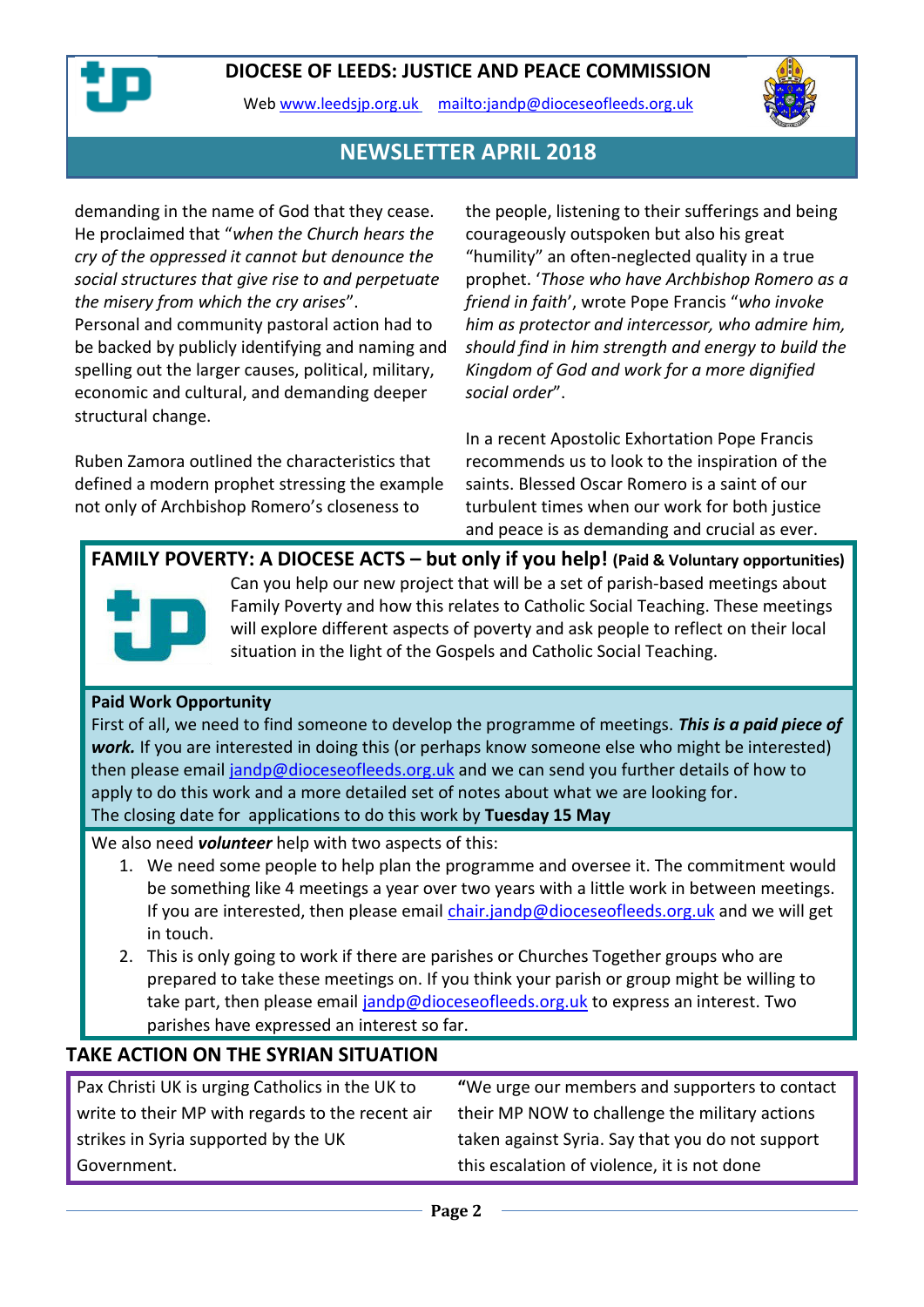Web [www.leedsjp.org.uk](http://www.leedsjp.org.uk/) <mailto:jandp@dioceseofleeds.org.uk>



## **NEWSLETTER APRIL 2018**

in your name. Ask how it is possible for such action to be taken without reference to Parliament. Use some of the practical alternatives suggested in statements below to put a case for diplomacy, engagement, nonmilitary responses to the on-going crisis in Syria, including the use of chemical and other weapons systems."

The International Secretariat of Pax Christi (which has member organisations in about 60 countries) has issued a statement saying: *Syria has reached a dangerous turning point with violence-inciting rhetoric and call upon world leaders to immediately stop any further military steps. It is our view that a fully inclusive and nonviolent political process through diplomacy and dialogue is the only way to end this brutal conflict.*

*We strongly affirm Pope Francis's message in response to the latest chemical weapons attack in Douma in which he condemned the attack and stated that 'there is not a good or a bad war, and nothing can justify such instruments that exterminate defenceless people and populations.' He also asked us in his message to pray that the responsible politicians and military leaders choose another path: that of negotiations, the only one that can bring peace.*

*Not sure who your MP is?* Just follow this link and put your postcode in <https://www.theyworkforyou.com/> *Want more background?* Try this excellent article by Paul Rogers: [https://www.opendemocracy.net/paul](https://www.opendemocracy.net/paul-rogers/attacking-assad-to-do-or-not-to-do)[rogers/attacking-assad-to-do-or-not-to-do](https://www.opendemocracy.net/paul-rogers/attacking-assad-to-do-or-not-to-do)



## **DAY OF REFLECTION WITH THE WOOD HALL CARMELITES – 14 April 2018**

Having to re-arrange the date of this event meant that there were less people who were able to go. However, the dozen people who were able to attend had a delightful day. The Wood Hall Carmel sisters are so welcoming and have much wisdom to offer – and they do it with such humility and a sense of fun that you can't help but enjoy yourself. The contributions from the sisters led to much

discussion and it was good that, on the first really nice day for a while, there was also space to walk around the beautiful grounds surrounding the monastery to mull things over. The day started with mass and finished with an adapted Vespers that focussed on issues of Justice & Peace – so there was opportunity for communal prayer as



well. These Days of Reflection are now becoming a regular part of the schedule of events organised by the Commission. Hopefully, they might invite us back before too long! Subject to funding, we are aiming to organise another Day of Reflection in the Autumn.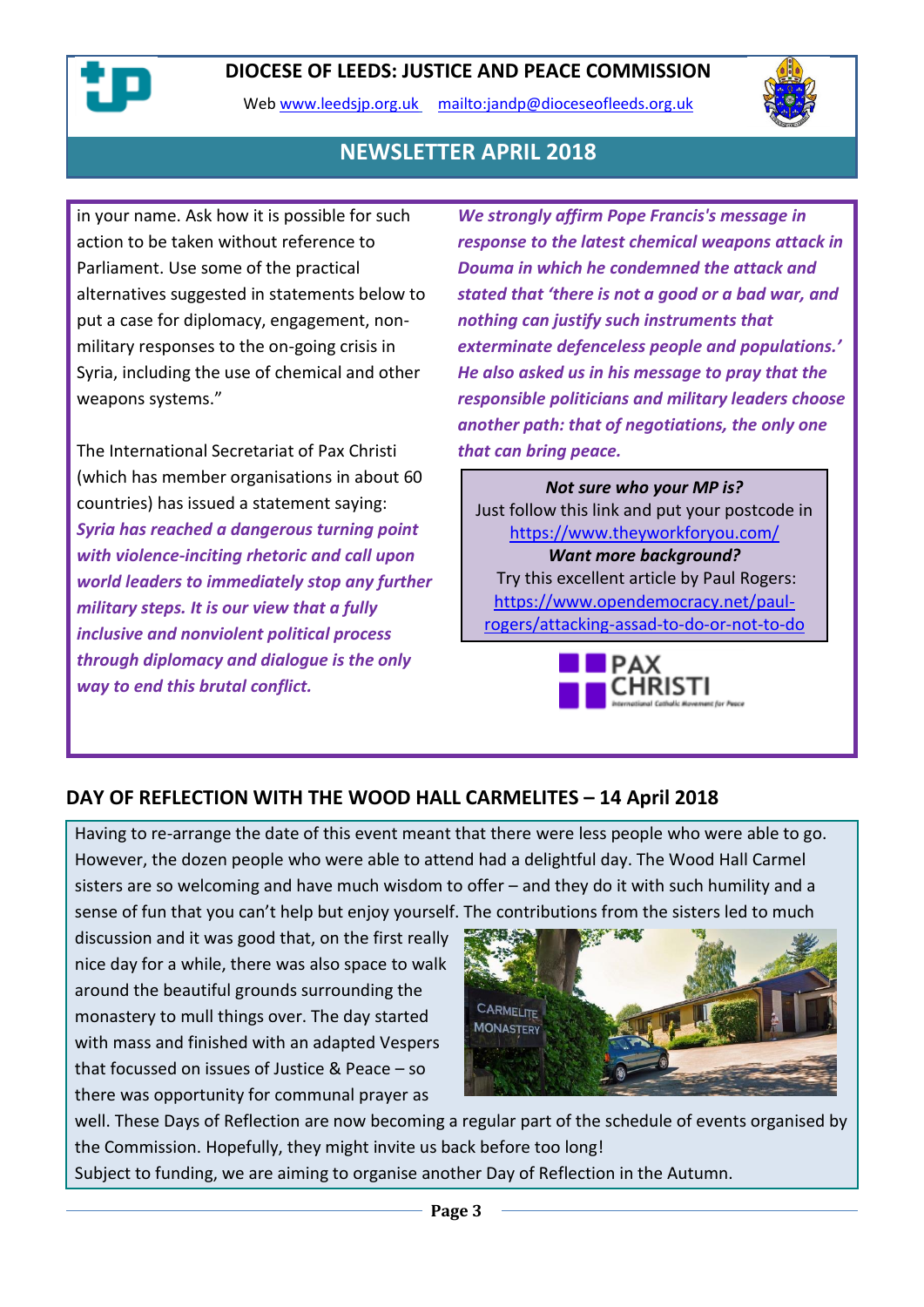Web [www.leedsjp.org.uk](http://www.leedsjp.org.uk/) <mailto:jandp@dioceseofleeds.org.uk>



## **NEWSLETTER APRIL 2018**

## **CAFOD IN ACTION IN EL SALVADOR AND NICARAGUA** by Sophie Aulton

I have recently returned from a two-and-a-halfweek trip to El Salvador and Nicaragua as part of my gap year on CAFODs Step into the Gap programme for 18-30 year olds. Before the trip, I had few expectations never having visited a country in Latin America. I could only read up on CAFODs notes on the history and current situation in Central America to prepare myself for the visit. The training days filled with warnings of dengue fever, sexual assault, armed robbery and gang violence made me slightly uneasy about making the 10,500-mile trip to some of the most dangerous and gang ridden areas in the world.

To my utter bemusement, upon arrival and the subsequent days I spent in El Salvador and Nicaragua I did not feel unsafe once. This meant I was able to concentrate on what I had been sent out to do: experience the work that CAFOD does first hand.

Our time in El Salvador was split into two. The main chunk of our time was spent in the rural area of Guaymango. There we were able to experience life with families who had received help from CAFODs partner Solidarity Services Association CVX. All the families were farmers who had been struggling to produce enough food to eat and sell. This was largely due to the loss in traditional farming techniques and crops. Solidarity Services Association CVX was able to help the farmers by teaching them farming techniques that had worked for many years and giving them traditional crops that could survive in the harsh monsoon climate of El Salvador. In addition, families were also given assistance with their bee keeping.

Before this help, the bee hives were hard to get into, and the honey comb could form naturally meaning that the process of getting honey was

slower and less efficient. By giving the farmers bee keeping frames, more honey could be generated, meaning the farmers were able to sell more honey.



The rest of our time in San Salvador was spent with CAFODs partners in the city, one of whom was a group on nuns that lived in a gang ridden area. One of the projects we saw was the 'Saturday Club'. This was a place where children could go to do activities such as dance, sport, and music. The idea of the club is to build up a sense of community whilst preventing children being on the street and exposed to gang violence and the pressures of joining a gang. Another project was a weekly occupational therapy group for women of the same area. When we visited, they were making cards. The activity only used simple materials like ribbon, card and wrapping paper with pictures on to decorate, however the affect that making something so simple was immediately obvious. When the women were making their cards, there was endless chatter (all in Spanish of course!). We immediately saw the sense of community that the meetings created, and the effect that it had on the women personally. Each person was so proud of what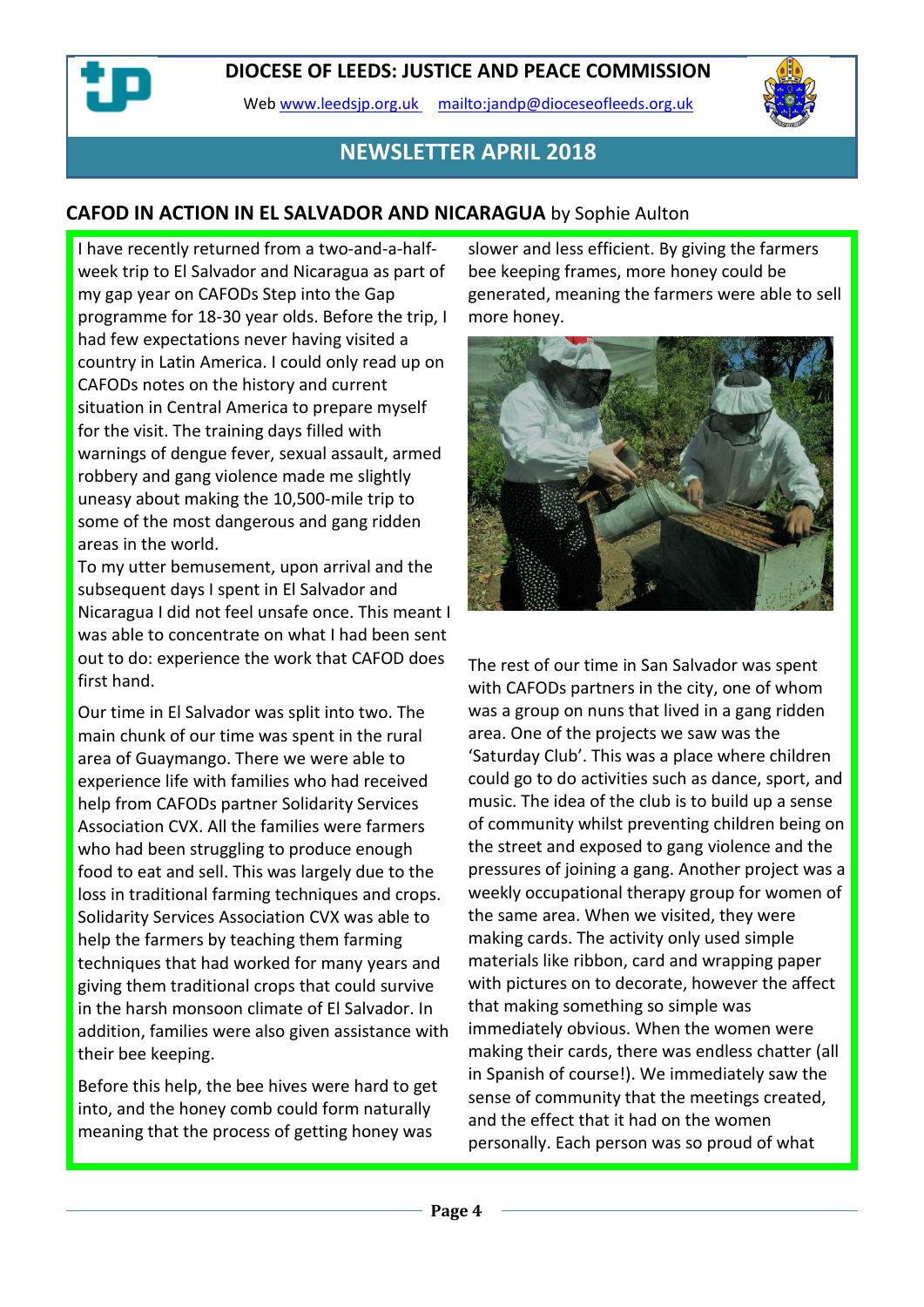Web [www.leedsjp.org.uk](http://www.leedsjp.org.uk/) <mailto:jandp@dioceseofleeds.org.uk>



## **NEWSLETTER APRIL 2018**

they made, some would give them to family members, others would use them for decoration in their own home, it didn't matter what they would do with the cards afterwards, the process of making one item was enough to bring joy to all of them.

We spent less time in Nicaragua. However, we were able to spend several days with two of CAFODs partners, John XXIII Institute and Mary Barreda Association. With the John XXIII institute we saw the positive effects that loans had on individuals and families. The way the loans worked was simple. An amount of money would be borrowed, and an agreement would be made as to how frequent and how much the repayments were. In addition to the flexibility of the loan, only half of the amount that was borrowed had to be repaid, meaning that individuals were not lumbered with debts they could not repay. One man we met who had used John XXIII loans had been able to open a shop with his mother. The money they borrowed had been used to buy a fridge and a freezer, with these they bought and sold things like milk and cheese from their own house, and had a profitable business, and source of income.



**The fridge & Freezer bought with the loan** 

 The Mary Barreda Association was set up to help with Nicaragua's prominent sexual exploitation and trafficking issue. Marry Barreda Association helps young women who are being sexually abused, exploited, or in a situation of prostitution. They are able to work to remove them safely from these situations, then follow that up with help to give them skills that provide opportunities for employment. Their work also centred on young people, making them protagonists combatting physical,.psychological and sexual violence



**Some of the women helped by Mary Barreda association with the Step into the Gap volunteers**

Returning from the trip made me reflect on just how much I had learnt from these experiences. Actually seeing CAFOD's work in action made me realise the very real connection between those fundraising in the UK and the people that were being helped on the other side of the world. It forcefully slotted into place the process that CAFOD goes through: building relationships with people and partners to ensure that the best possible outcome is achieved and ensuring that people's donations are going to projects that will carry on helping people as much as possible. I feel extremely privileged to have been given the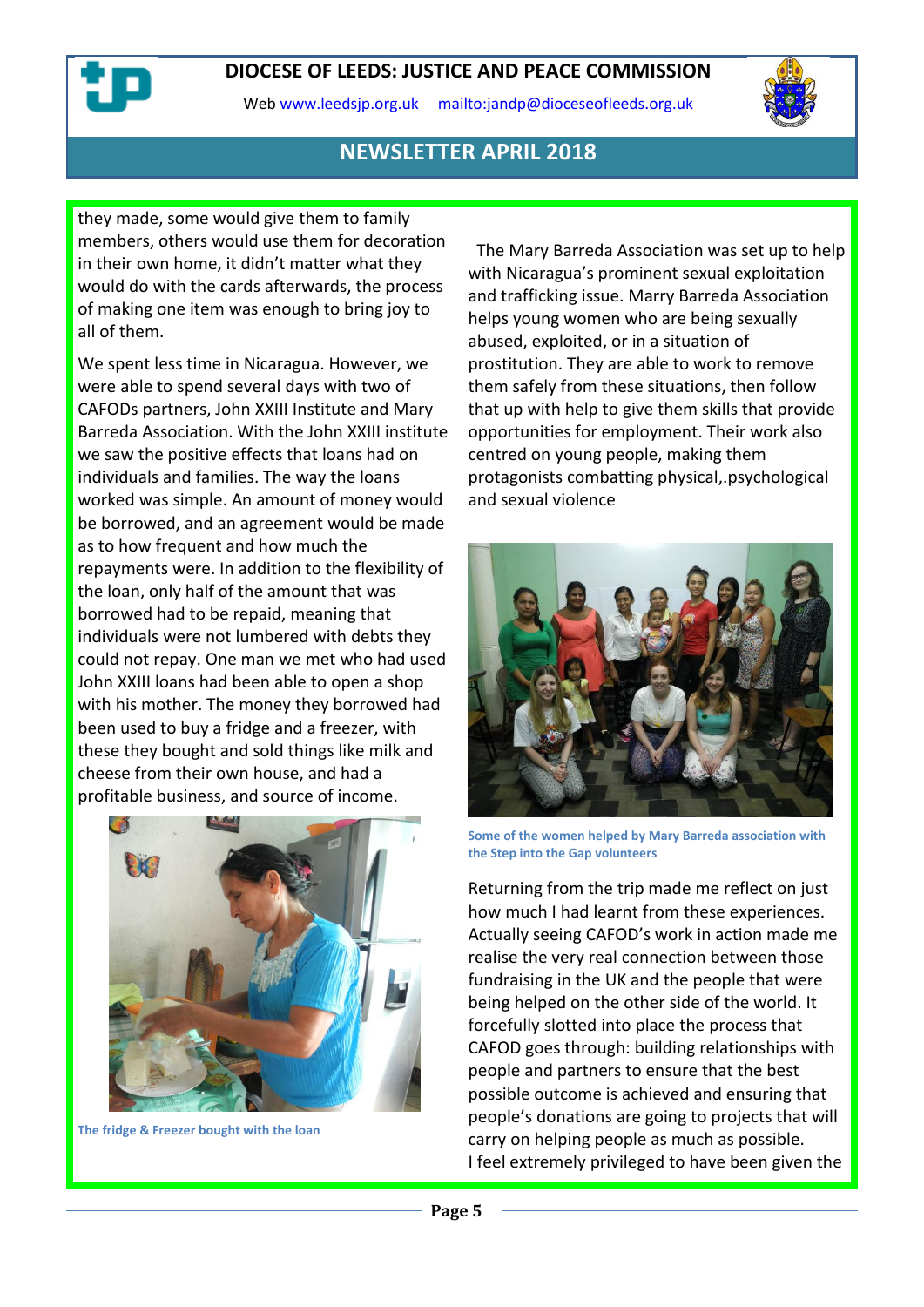

Web [www.leedsjp.org.uk](http://www.leedsjp.org.uk/) <mailto:jandp@dioceseofleeds.org.uk>



## **NEWSLETTER APRIL 2018**

opportunity to go to Central America, not only because of the people I encountered, but the skills I learned when I was there. I can now say that I have been in multi lingual meetings discussing project development and outcomes of funding! I have worked through a translator while still having a personal encounter with individuals;

I have represented a charity overseas, acting as a mouth piece for people both in the UK and then back home for those from El Salvador. It was a truly unique and enlightening experience that has allowed me to grow as a person.



*Drivesimply* 

## **COME AND HEAR MORE ABOUT IT**



**Friday 27 April from 11:30 – 2:00-pm @ The CAFOD Volunteer Centre, St Monica's – to the right of the Main Hinsley Hall building in Headingley LS6 2BX**

The Leeds CAFOD Volunteer Centre are hosting a shared lunch where Sophie will talk more about her experiences and be available to answer any questions

anyone might have.

Come for as long or a short a time as you are able and bring a some food to share – but *please* email the CAFOD office if you intend to come along: [leeds@cafod.org.uk](mailto:leeds@cafod.org.uk)

It's free to come along to this event but there will be a collection to go towards the money that Sophie has to raise towards the cost of her trip.

#### **LIVE SIMPLY AWARD UPDATE**

Since the Commission ran a workshop about this award last June this is what has happened:

- Our Lady of Kirkstall parish has formally signed up to the scheme, as reported about 'creating a buzz in Leeds', in a recent newsletter
- Good Shepherd Mytholmroyd are working through the process of whether, as a parish, they can sign up to work towards this award

Now, a meeting has just been held in Settle where the scheme has been promoted in St Mary & St Michael parish. New parishioner, Paul Kelly, comments

*I'm pleased to confirm we profiled LiveSimply at Masses in Settle last week-end. Led by the parish priest the congregation prayed the CAFOD LiveSimply prayer cards at the start of Mass and we spoke about the scheme before the end of Mass. The response was fantastic with 9 people signing up to form a LiveSimply group, plus Maggie McSherry (Faith and Justice worker for the Lancaster Diocese) and myself. We're hoping to have our first meeting in a couple of week's time and also register the parish on the LiveSimply page of the CAFOD web site.*

*Are there any other parishes out there who might be thinking about signing up to work towards this award ? – it is a fantastic way of creating a spirit of parish renewal*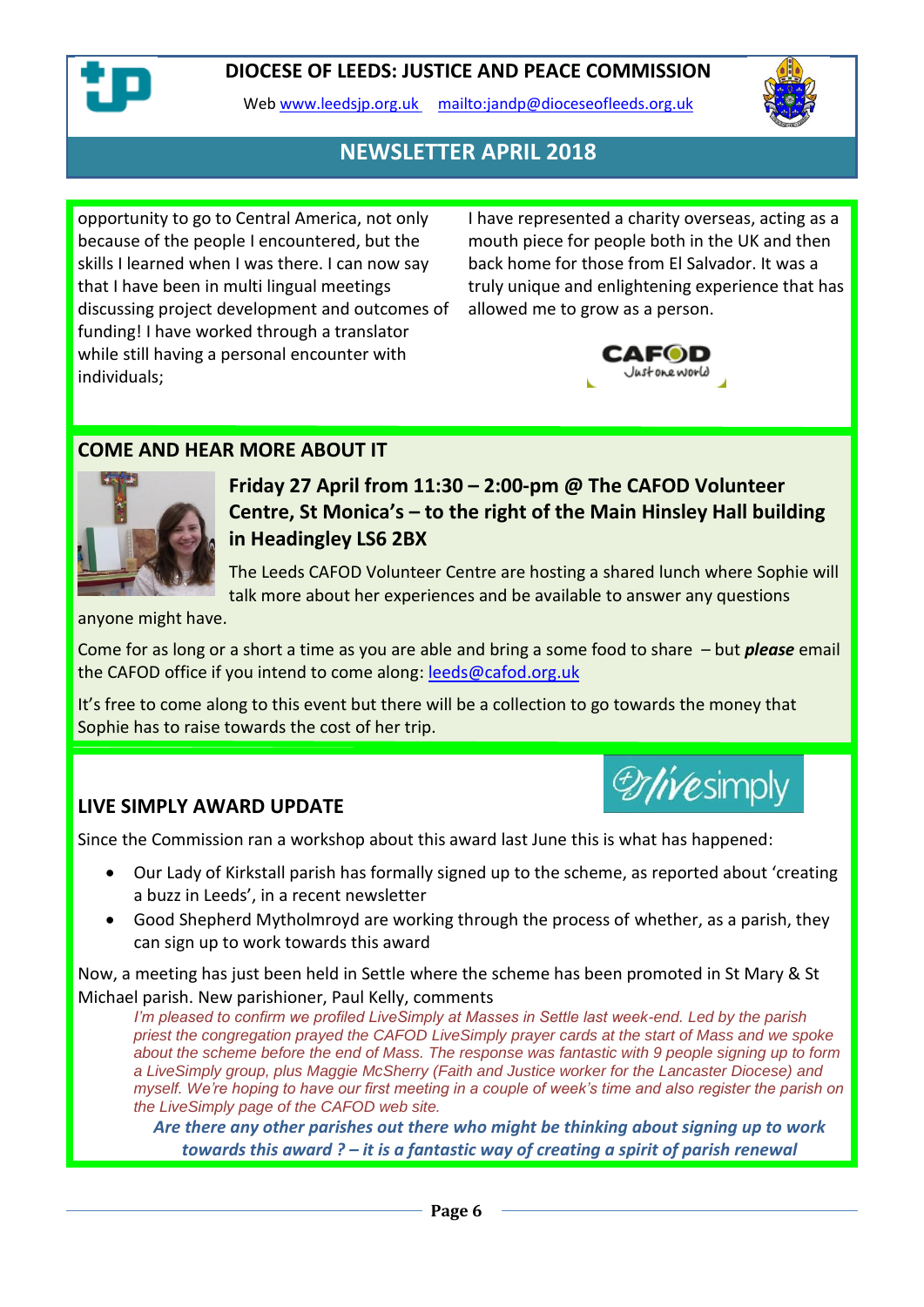Web [www.leedsjp.org.uk](http://www.leedsjp.org.uk/) <mailto:jandp@dioceseofleeds.org.uk>



## **NEWSLETTER APRIL 2018**

## **REFLECTION: JESUS INVITES US TO LOOK AND SEE – 3 rd Sunday of Easter**

The disciples are sharing their stories about the risen Lord. There is a general hubbub, and it is not clear who is listening to whom, if anyone is. Into this atmosphere, the Lord steps and announces 'Peace'. Naturally, this causes great alarm, terror

even. This is not unfamiliar to us. Anyone who announces peace will find it does not go down that well. A politician who insists that war is not the way or that innocent blood will not be spilled will find that alarm and fear predominates, even among those who maintain that peace really is what they want.

To try to calm the general outbreak of anxiety, Jesus gets the disciples to look and see. The truth is physical, something to be touched and known, made up of hands, feet, flesh and bones. Then he gets them to pay attention to the marks of suffering in this body. It is not what it was, not in pristine condition, but they know how the marks got there, they know how this

happened, and maybe they even know why it happened. Doubts linger, so Jesus tries another angle. There are some basic human needs. Jesus demonstrates one of them before their eyes. He eats the fish. It's not a slap-up meal, but it's good for you, and it's good to share what you have,



and for some of you, remember, this is why I chose you, you fishermen.

And at last Jesus is able to move to the Scriptures. This realisation of Peace, this physical reality, this battered body, these basic needs met, it is all there to be retrieved from the sources, just as we discussed so many times before, on the road to Jerusalem. The hard knocks are inevitable, it seems, but so is the rising. Now, remember all this when you go to places I have never been.

*This reflection was written by Paul McGowan. Paul is a member of the Pax Christi Executive Committee and the Coventry Justice and Peace Group. It is one of a series for each of the Sundays of Easter that are available on the Pax Christi UK website [www.paxchristi.org.uk](https://dioceseofleeds-my.sharepoint.com/personal/jandp_dioceseofleeds_org_uk/Documents/Newsletters/2018-newsletters/2018-04/www.paxchristi.org.uk)*

# **EVENTS**

|  | Sat 21 Apr |
|--|------------|

#### **MISSION EARTH 2**

*All Saints Lower School, Nunnery Lane,York YO23 1JG* At this special event organised by the Justice & Peace Commission of the Middlesbrough Diocese they will be launching their Diocesan Environment Policy – something they have been working on for a little while now. Special speaker: Ellen Teague of the Columban Justice & Peace team. Middlesbrough J&P extend a warm invitation to anyone from the Leeds Diocese who is interested in attending. See our website for more details. Take a packed lunch – other refreshments provided.